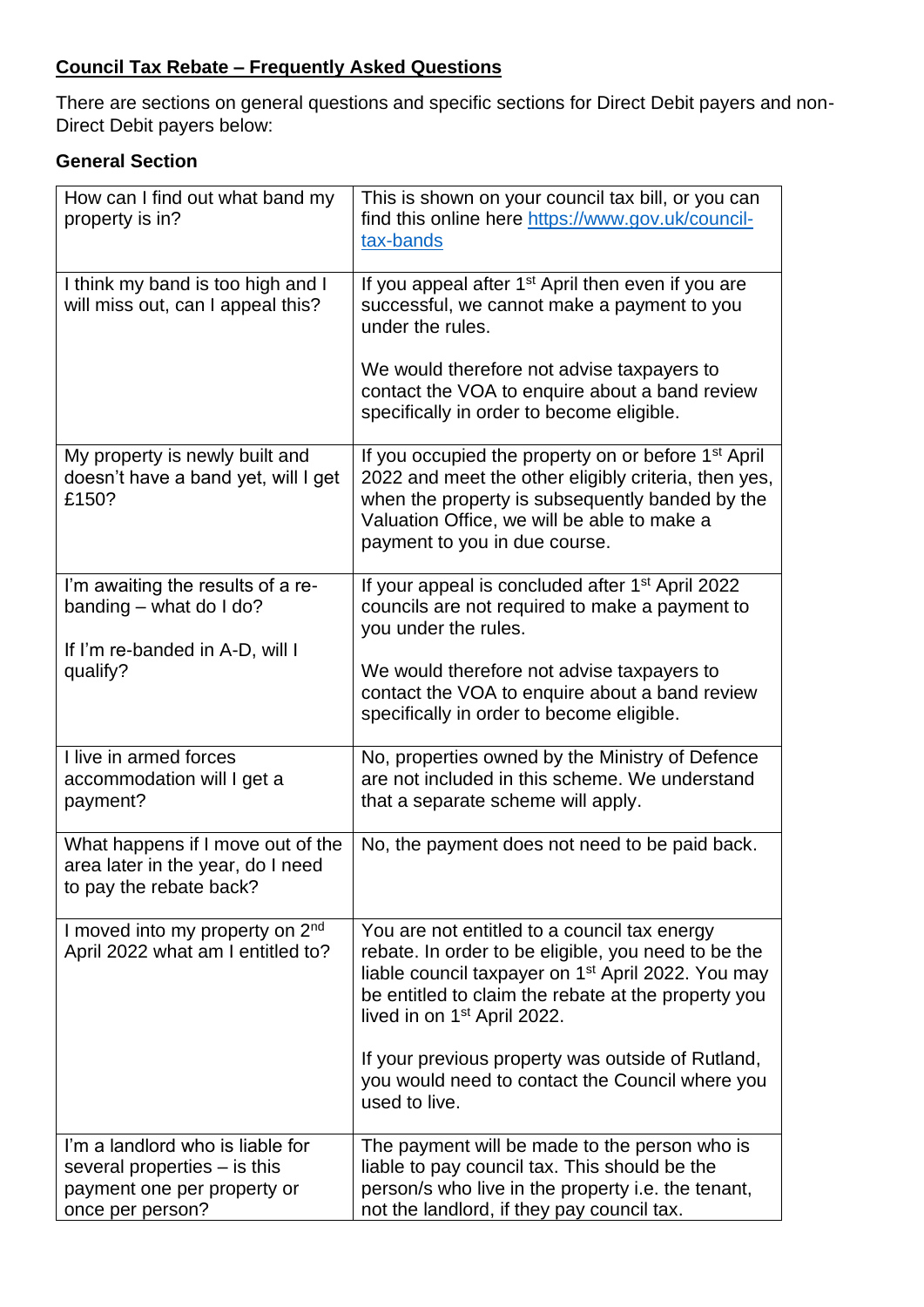| I pay rent and my landlord asks<br>me to contribute to energy costs<br>but he is bill payer, what happens?                             | If you are liable to pay council tax on 1 <sup>st</sup> April<br>2022 you will receive the payment. This means<br>that in most cases we will pay the tenant as they<br>are liable to pay council tax.                                                                              |  |  |
|----------------------------------------------------------------------------------------------------------------------------------------|------------------------------------------------------------------------------------------------------------------------------------------------------------------------------------------------------------------------------------------------------------------------------------|--|--|
| I am a lodger will I get a payment?                                                                                                    | No, the payment is per household and will be paid<br>to the liable person                                                                                                                                                                                                          |  |  |
| My home in Rutland is a second<br>home, can I apply?                                                                                   | No, second homes are not eligible                                                                                                                                                                                                                                                  |  |  |
| I own an empty home; will I get<br>it?                                                                                                 | No, empty homes are not eligible                                                                                                                                                                                                                                                   |  |  |
| Why can you not simply take it off<br>my council tax bill?                                                                             | The Government have asked to us make direct<br>payments to households. If you pay by Direct<br>Debit, we will make the payment directly to the<br>bank account used to collect the Direct Debit<br>shortly after the first Direct Debit for the April<br>instalment has been paid. |  |  |
|                                                                                                                                        | If you don't pay by Direct Debit, you will receive a<br>letter from the Post Office that will enable you to<br>claim the rebate at any Post Office. You will need<br>to take the letter and identification in order to<br>claim the payment.                                       |  |  |
| My council tax bill is paid by my<br>parents/employer and not me, how<br>will I get the money?                                         | If you are the liable person but someone else<br>pays your bill, we will check our records to make<br>sure that we don't make a direct payment where<br>the name on the bank details does not match the<br>liable person.                                                          |  |  |
|                                                                                                                                        | In these cases, you will receive a letter from the<br>Post Office that will enable you to claim the<br>rebate at any Post Office. You will need to take<br>the letter and identification in order to claim the<br>payment.                                                         |  |  |
| I do not have anything to pay<br>against my bill because I receive<br>100% Local Council Tax Support,<br>so do I still get the rebate? | Yes, if you meet all of the other eligibly criteria.                                                                                                                                                                                                                               |  |  |
| I don't want the money, there must<br>be more worse off people then me,<br>what can I do?                                              | The Government have determined who is eligible<br>to receive the payment. We have to distribute the<br>money according to the rules.                                                                                                                                               |  |  |
| Do I need to pay this back?                                                                                                            | No, the payment does not need to be paid back.                                                                                                                                                                                                                                     |  |  |
| What can I spend it on?                                                                                                                | The payment is being given to help with energy<br>costs e.g. towards your gas and electricity bills<br>but you have the final say on how it is used.                                                                                                                               |  |  |
| Will this be an annual rebate?                                                                                                         | No this is a one-off payment.                                                                                                                                                                                                                                                      |  |  |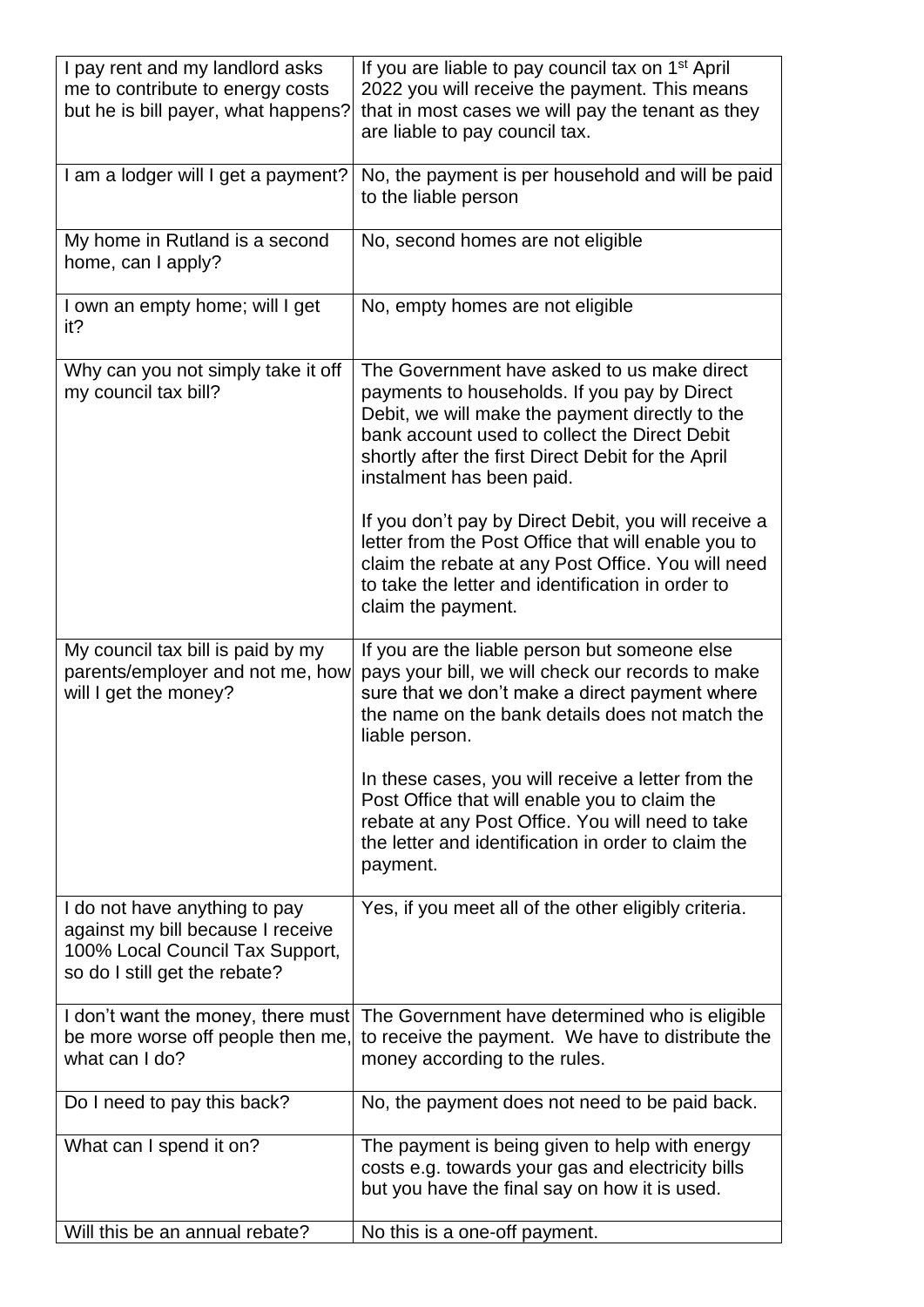| Is this payment taxable?                                                                                          | No, it isn't.                                                                                                                                                                                                                                 |
|-------------------------------------------------------------------------------------------------------------------|-----------------------------------------------------------------------------------------------------------------------------------------------------------------------------------------------------------------------------------------------|
| This isn't enough money; I need<br>more help?                                                                     | Please contact Rutland Citizens Advice as they<br>may be able to help.<br>https://www.rutlandcab.org.uk/<br>Your energy provider may also be able to offer<br>advice on how you can reduce your energy bills<br>or offer you a better tariff. |
| I'm in my overdraft and I want to<br>use this to pay bills rather than<br>pay off my overdraft, can I do<br>this? | Yes, we can supply eligible households with a<br>letter which you can send to your bank, so you<br>can exercise your 'first right of appropriation' for<br>the money                                                                          |

## **Specific to Direct Debit Payers**

| I pay my council tax by Direct<br>Debit, when will I receive<br>this?              | If you pay by Direct Debit, we will make the payment<br>directly to the bank account used to collect the Direct<br>Debit shortly after the first Direct Debit for the April<br>instalment has been paid. We will check our records<br>to make sure that we don't make a direct payment<br>where the name on the bank details does not match<br>the liable party. In these cases, the liable person will<br>receive a letter from the Post Office that will enable<br>you to claim the rebate at any Post Office. You will<br>need to take the letter and identification in order to<br>claim the payment.<br>If you Direct Debit is paid on the 1 <sup>st</sup> of April, 15 <sup>th</sup> April<br>or 24 <sup>th</sup> April we will make the payment to you within<br>the next 3-5 working days thereafter. |
|------------------------------------------------------------------------------------|---------------------------------------------------------------------------------------------------------------------------------------------------------------------------------------------------------------------------------------------------------------------------------------------------------------------------------------------------------------------------------------------------------------------------------------------------------------------------------------------------------------------------------------------------------------------------------------------------------------------------------------------------------------------------------------------------------------------------------------------------------------------------------------------------------------|
| I pay by Direct Debit so you<br>have my bank details, why<br>can't you pay me now? | We can't make any payments until after the 1 <sup>st</sup> April<br>2022 has passed as this is the eligibility date. The<br>Government also require us to verify the bank details<br>we hold are correct. We can do this by waiting for the<br>first instalment to be debited from your account before<br>we make the payment.                                                                                                                                                                                                                                                                                                                                                                                                                                                                                |

## **Specific to Non-Direct Debit Payers**

| I don't know my council tax | Your 8 digit account number is on your council tax bill. |
|-----------------------------|----------------------------------------------------------|
| account number; how do I    |                                                          |
| find this?                  |                                                          |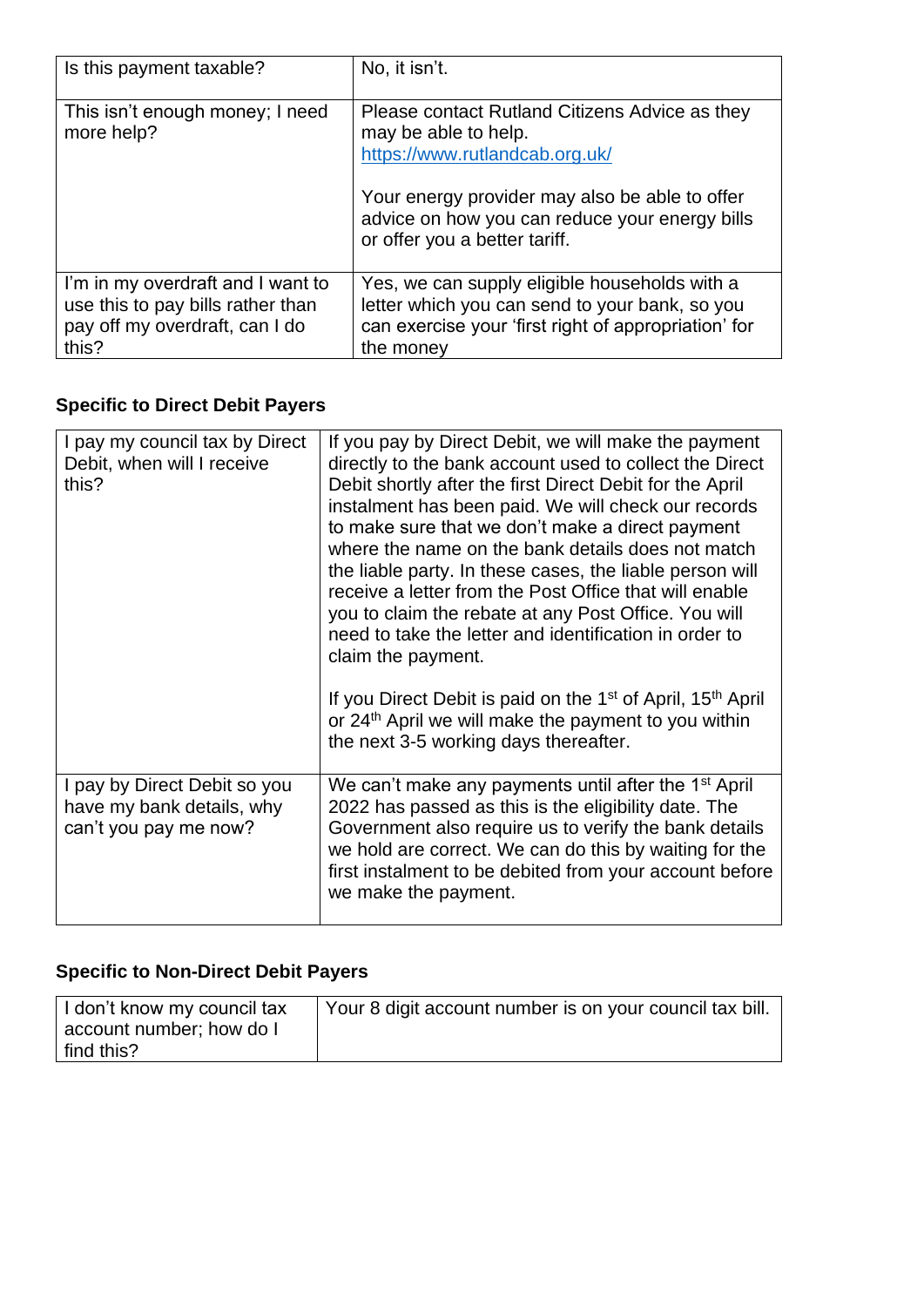|                                                                                                                   |                                                    | Catmose, Oakham, Rutland. LE15 6HF<br>Telephone: (01572) 722577<br>E-mail: localtaxation@rutland.gov.uk                           | <b>Rutland County Council District Council</b><br>Date of Issue: 18/03/2022                                                                                                                                                                                                                              |
|-------------------------------------------------------------------------------------------------------------------|----------------------------------------------------|-----------------------------------------------------------------------------------------------------------------------------------|----------------------------------------------------------------------------------------------------------------------------------------------------------------------------------------------------------------------------------------------------------------------------------------------------------|
|                                                                                                                   | 1 A Street<br><b>OAKHAM</b><br>Rutland<br>LE15 6HP | The Council Tax Payer                                                                                                             | Address of property giving rise to charge;<br>1 A Street<br><b>OAKHAM</b><br>Rutland<br>LE15 6HP<br>Property Reference: 33800 10900 1000N                                                                                                                                                                |
|                                                                                                                   |                                                    |                                                                                                                                   | Account Reference: 30589116<br>Band C                                                                                                                                                                                                                                                                    |
|                                                                                                                   | Details of Charge                                  | <b>COUNCIL TAX DEMAND NOTICE 2021/2022</b>                                                                                        | % Change                                                                                                                                                                                                                                                                                                 |
|                                                                                                                   |                                                    | Rutland County Council District Council<br>Police and Crime Commissioner                                                          | 200<br>£1.471.87                                                                                                                                                                                                                                                                                         |
|                                                                                                                   | your bill.                                         | If you are on E-billing please check your email for                                                                               |                                                                                                                                                                                                                                                                                                          |
|                                                                                                                   |                                                    | Bills and Benefits you can retrieve your bill online.                                                                             | If you have already signed up to My Account or My                                                                                                                                                                                                                                                        |
|                                                                                                                   |                                                    | If you have misplaced your bill please email<br>address and we will send you a copy bill.                                         | localtaxation@rutland.gov.uk with your full name and                                                                                                                                                                                                                                                     |
| If I sign up to pay my council<br>tax by Direct Debit, will it be<br>paid quicker?                                |                                                    | claim the payment.                                                                                                                | Direct Debits must be set up by 31 <sup>st</sup> March 2022 to<br>enable us to make the payment directly, otherwise<br>you will receive a letter from the Post Office that will<br>enable you to claim the rebate at any Post Office. You<br>will need to take the letter and identification in order to |
|                                                                                                                   |                                                    | You can set up a Direct Debit online at:<br>https://www.rutland.gov.uk/my-services/council-<br>tax/council-tax-payment-options/   |                                                                                                                                                                                                                                                                                                          |
| When can I expect to receive<br>my payment?                                                                       |                                                    | payment as soon as you can.                                                                                                       | You should receive a barcoded letter from the Post<br>Office after 4 <sup>th</sup> April, we encourage you to claim the                                                                                                                                                                                  |
| I don't pay council tax, will I<br>get it?                                                                        |                                                    | receive a payment                                                                                                                 | No, if you aren't liable to pay council tax you will not                                                                                                                                                                                                                                                 |
| How do I know this isn't a<br>scam to get my bank details?                                                        | details                                            |                                                                                                                                   | We have had reports of scam callers saying they are<br>from the Council asking for bank details to pay the<br>rebate into. This is not a call from us. We will never<br>contact you by telephone to ask you for your bank                                                                                |
| Can I talk to someone about<br>this, as I think my situation is<br>complicated?                                   | onwards.                                           |                                                                                                                                   | Yes, we have set up a dedicated phone line, please<br>call 01572 729 603 between 9-12 from 4th April 2022                                                                                                                                                                                                |
| I don't pay council tax, but I<br>am liable i.e. have a full<br>exemption -how come I am<br>still entitled to it? |                                                    | You are eligible if you meet all of the criteria, the<br>payment is for energy use not linked to how much<br>council tax you pay. |                                                                                                                                                                                                                                                                                                          |